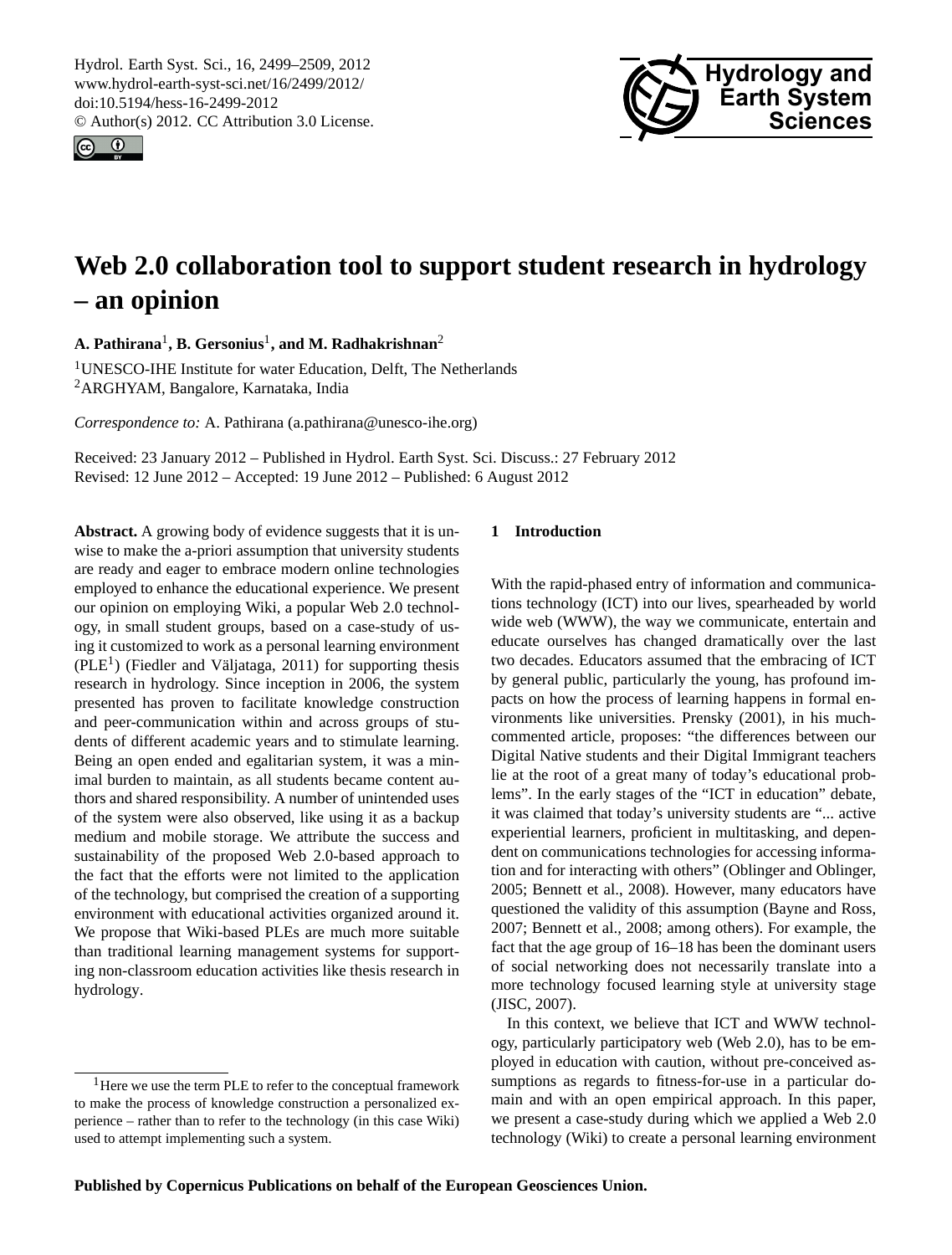(PLE) to foster collaboration and learning in students engaged in master's level research in hydrology. We discuss the nature of the approach compared with traditional learning management systems (LMS), its challenges, proven benefits and the issues we encountered during its implementation over a five year period (2006–2011). We also extrapolate the findings to suggest other uses of the tested system in education.

# **2 The problem**

# **2.1 Thesis research in hydrology at UNESCO-IHE**

Studies on water are a multi-disciplinary problem: it has long been accepted that the science on which responses to present and future global water problems must be based does not fall within the purview of a single discipline but rather is multidisciplinary and transdisciplinary (Jury and Vaux, 2005). Most UNESCO-IHE thesis projects focus on problems that are of immediate practical importance and impact on human societies and the environment in a multitude of ways. This nature of our work challenges the students to venture into new areas not necessarily covered during coursework and to master them, sometimes even before starting the real application work. Taken along with the challenge of finishing the thesis project within the standard six months period, this imparts pressure both on the student and the supervisor and demands innovative didactic approaches.

Every year between 150 and 200 students enter UNESCO-IHE as candidates of water related master's degrees. This is arguably the largest post graduate program on hydrology (in its broad sense) in the world [\(http://www.unesco-ihe.org\)](http://www.unesco-ihe.org). Students generally follow taught courses for a year and conduct research leading to a master's thesis during a period of six months. While the two phases are integral parts of the same degree programme, the skills needed from the students as well as approaches demanded from the faculty are quite different in each. As an organization UNESCO-IHE has identified the need of continuously improving the learning environment it provides to the students (Pathirana et al., 2012; Uhlenbrook and de Jong, 2012). A need to foster improved supervisory practices in thesis research has been identified in many graduate schools in the world (Acker et al., 1994; Aspland et al., 1999) and UNESCO-IHE also continues to strive to improve the effectiveness of the graduate thesis supervision process. The background of our students (see below) makes it important to pay even more attention to the process of conducting and supervising thesis research.

The majority of students of UNESCO-IHE are mid-career professionals who have been working in the sector (industry, government, academia, etc.) for at least two years (often much longer) after their bachelor's degree. Some students have produced an undergraduate thesis, but for many, the master's thesis at UNESCO-IHE is their first encounter with scientific research. The "distance" of memory of earlier university days also makes it difficult for some students to readjust to a life of formal learning and research – while a problem equally valid for coursework, it is felt more severely during the thesis period, when the students work on their own individual research project. Wide variations in competency levels in supporting skills like computer literacy (e.g. programming) within a single batch of students have also been noticed. Identifying this various preparatory activities are routinely organised (e.g. classes on literature search, computer programming, technical writing, etc.). However, the fact remains that we need and want to continuously and vigorously improve the process of thesis supervision process.

# **2.2 A Theory Y environment**

In the sixties, management psychologist McGregor (1960) identified two styles of management that he coined as Theory X: which assumed that the authorities had to actively direct the elements of productive enterprise without which the employees would be passive and even resistant to organizational change and Theory Y: which assume the employees seek and accept responsibility and the satisfaction of doing a good job is a strong motivation. Biggs and Tang (2007) proposed that the idea of Theory X and Theory Y climates transfer readily into the classroom. In this context Theory Y implies that students do their work best when given freedom and space to use their own judgement and that the bureaucratisation of the classroom is counterproductive for effective learning. This view gained popularity among educators during the last decade and is quite consistent with the theory of constructivism (see below) (Dawson, 2010). Theory Y approach has been shown to be quite successful in team building where individuals work is related and dependent upon their peers (e.g. Software engineering, Birkinshaw and Crainer, 2008). A brief look at the diverse nature of problems addressed in thesis research in water at UNESCO-IHE and the inter-linkages among research problems, approaches and techniques within a group of students suggest that it is a "Theory Y" environment that is desirable (even more so than in the classroom education) because such an atmosphere could stimulate both individual research and teamwork.

## **2.3 Thesis research and social constructivism**

Constructivism, a broadly accepted theory on education states that humans learn by "constructing" knowledge in cognitive (personal process) and social (interaction with peers and teachers) domains (Powell and Kalina, 2009). Many studies have shown the benefit of Web 2.0 in the constructivist framework in classroom and distance education (Parker and Chao, 2007; Ullrich et al., 2008; Kawka, 2011).

In the context of thesis research, both cognitive and social constructivism theories can play a supplementing role. The "typical" thesis research process that includes interpreting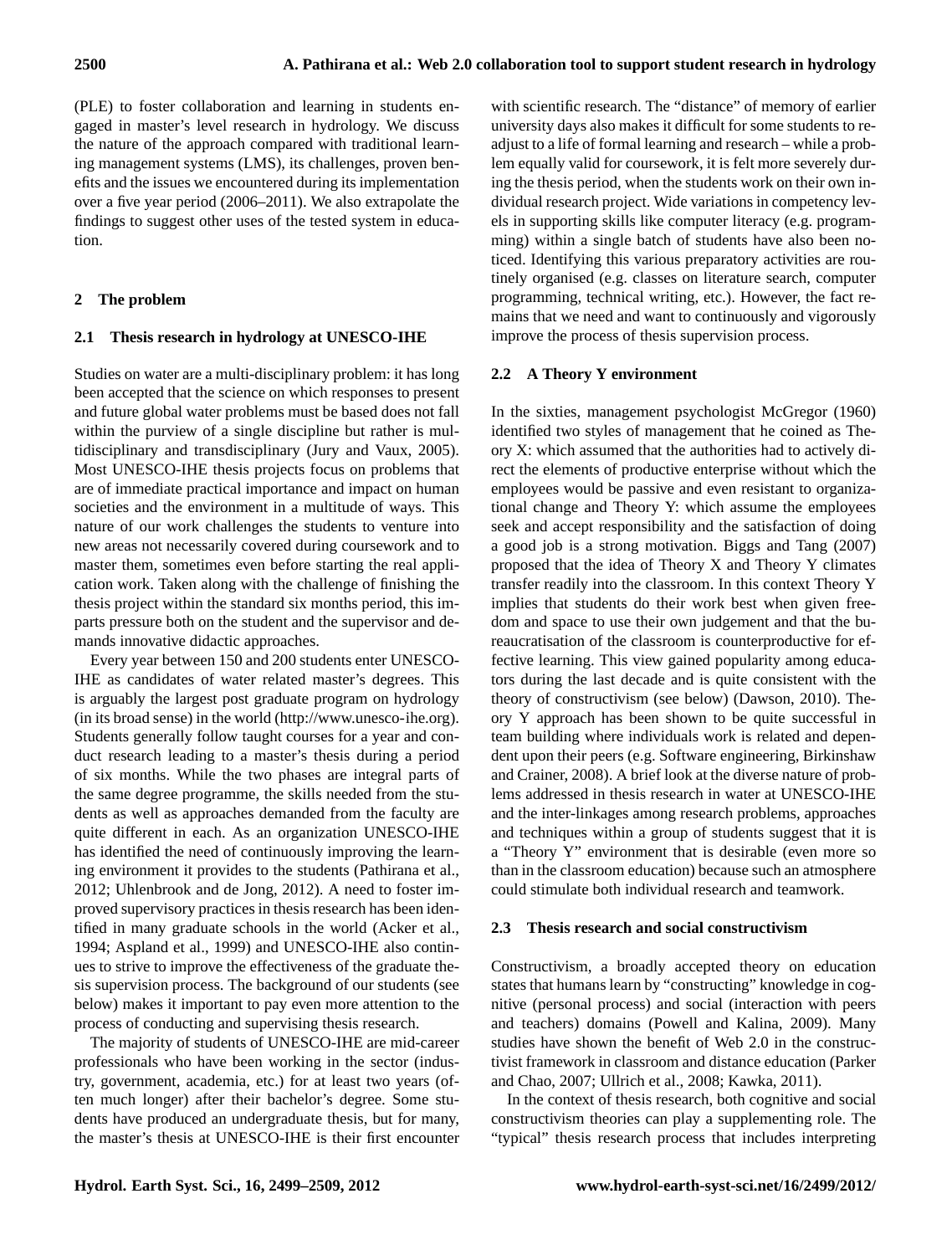literature and positioning it in one's own framework, planning and executing laboratory or numerical experiments, interpreting results, etc., places it somewhat in the cognitiveconstructivism domain. However, this can be effectively supplemented by activities that favour social constructivism. Examples are effective peer-communication, accessing others' knowledge and improving on this and (informal) peer-review.

While Web 2.0 (Sect. 2.4) can help in both these domains (Conole, 2008), it is the social aspects of the constructivist learning that can benefit most. The area of social constructivism known as "cooperative-learning" states that learning emerges through interaction of individuals with other individuals as individuals exercise, verify, solidify, and improve their mental models through discussion and information sharing (Lin and Hsieh, 2001). It is in this context that Web 2.0 really shines. For example, the participatory web provides a solid foundation for active participation. Web 2.0 tools also provides building blocks for an environment that enables multiple forms of support, as it allows people to connect, interact and share ideas effectively (Ozkan and McKenzie, 2008).

#### **2.4 A suitable web-based system**

The varied nature of thesis projects and skill sets needed make their activities, elements, milestones and goals quite unique and non-generic. We wanted to use web-based tools to activate peer-learning, which has been proven to be one of the most effective strategies in education (Biggs and Tang, 2007, p. 96, pp. 118–119). The basic requirements of the web-based system we envisioned for supporting a Theory Y learning Environment were:

- **–** Could hold most (if not all) documentation (including multimedia content) related to each thesis project.
- **–** Beginner friendly scheme where (accidental) destruction of information is virtually impossible.
- **–** Highest possible degree of autonomy for the user.
- **–** Controlled-entry to the system (not open to public) so that users feel comfortable having "work in progress" on it.
- **–** Unrestricted access to all work (documents, computer programs, data, etc.) by peers in the group for the purposes of evaluating, learning from, and adopting for new purposes.
- **–** A good search system and linking scheme so that the students can construct knowledge based on existing knowledge (Biggs and Tang, 2007, pp. 92–93).

Further we wanted to promote the following principles:

**–** Collaboration and team work which is very important for good research outcomes as well as an antidote to the inevitable stress of rapid-phased scientific research.

- **–** Healthy competition among students to excel in their work.
- **–** Users not being restricted in the way they express themselves on the system – so that their creativity is not restrained.

We already had access to two LMS systems, namely the inhouse "i-learning environment", which was the primary LMS of UNESCO-IHE at that time and a private Moodle installation used for experimentation. One of the challenges of adopting LMS for our purpose was to allow for the necessary freedom within the system. By necessity LMS are vertically integrated systems whose collaborative functions are secondary (e.g. Moodle has the ability to incorporate Wikis within a course). We decided to look beyond LMS.

# **2.5 Web 2.0**

The term Web 2.0 is an example of a name preceding the definition: the term Web 2.0 started appearing in online sources largely since 2006, but even a year later, there was a large disagreement over what it exactly meant (O'Reilly, 2007). Tim-Barnes Lee, the inventor of WWW called it just a "piece of jargon", on the grounds that what it tried to achieve was exactly the initial objective of the WWW – a collaborative medium where everyone could "read and write" (Laningham, 2006). However, today the term "Web 2.0" represents an approach that is user-centric, collaborative, decentralised and dynamic in knowledge building and sharing. The possibility for everyone to potentially participate in contributing and improving content is the key feature of Web 2.0 that we emphasize and exploited in the present experiment.

Web 2.0 is widely used in education today. Conole and Alevizou (2010) provides a detailed review of the practice in the Higher Education sector of the UK. There are numerous examples of applications of Web 2.0 in different fields of higher education (Luo, 2010; Kim et al., 2010; among others), each of which used one or several of the multitude of Web 2.0 features. For example Luo (2010) focuses on the power of Wiki systems in creating validated contents while, Cochrane and Bateman (2010), describes the use of richcontent (e.g. multimedia) in mobile media like Smart phones.

In the context of the current article, the focus has been on a few features of Web 2.0 namely, user centeredness, lack of hierarchy, dynamism and informal peer-review.

#### **2.6 LMS and Web 2.0**

Many universities today have a learning management system (LMS) that works as the primary content management system (CMS) for education (Popular implementations include Moodle, Blackboard and Chamilo). By nature LMS are vertically integrated and institutionally centralized (Mott, 2010). They are hierarchically managed, with careful access-control and have a strong structure. Web 2.0 tools (e.g. Wiki) are, on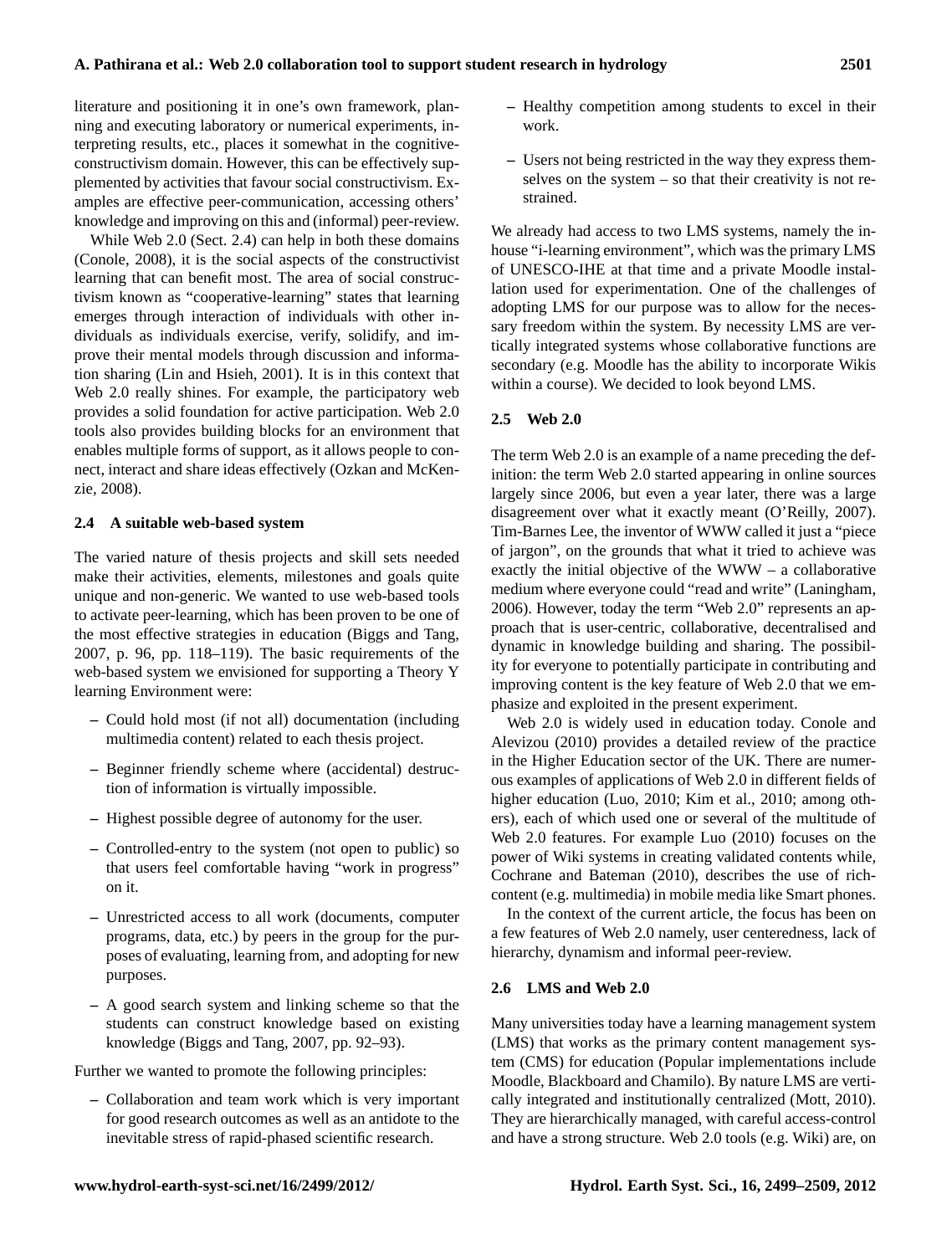the other hand, loosely connected, highly-dynamic, decentralised systems. There are arguments that flexibility, portability, adaptability, and openness make Web 2.0 tools far superior to the LMS as a teaching and learning platform. It is important to understand that the two approaches are essentially two convenient locations on the continuum from steep hierarchy to user-centeredness.

A good analogy is the difference between a corporate web site and Wikipedia. By necessity, a corporate web site makes users essentially readers. This does not mean that users are not allowed to interact at all. They may be allowed to provide feedback, participate in (often moderated) blogs and chat rooms. However, the essence of the design is one of tightcontrol and hierarchy. One the other hand, on Wikipedia every single user is allowed to create and edit content and participate fully and completely in the construction of knowledge. Again, this does not mean that there are no entities who are "more equal than others". For example on Wikipedia there are (volunteer) editors who keep lookout for content vandalism and there are mechanisms (though not completely foolproof) to block blacklisted users from editing content.

There are convincing arguments for supplementing LMS with PLEs. For example: "*Although the LMS needs to continue serving as an enterprise CMS [course/content management system], it also needs to be a student-cantered application that gives students greater control over content and learning. Hence, there is continual pressure for the LMS to utilize and integrate with many of the Web 2.0 tools that students already use freely on the Internet and that they expect to find in this kind of system. Some educators even argue that the next requirement is a PLE that interoperates with an LMS*" (Agee et al., 2009; as quoted by Mott, 2010).

## **2.7 The Wiki way**

One of the obvious candidates for the web-based system was a popular Web 2.0 tool – Wiki (Leuf and Cunningham, 2001; Parker and Chao, 2007; Svinicki and McKeachie, 2011, pp. 235–266). Salient features of a Wiki are (a) a Wiki invites all users to edit any page or to create new pages; (b) promotes meaningful topic associations by linking content within the system and with external resources (and; c) exist comfortably as an on-going process rather than a finished product.

There have been numerous attempts to employ Wiki's in higher education – some successful, others not. Kawka (2011) reports a four-year long experience in attempting to introduce Wiki to a first year university course. The author documents initial problems due to unfamiliarity of both students and the teacher with the Wiki approach. They emphasize the need for providing a good "scaffolding" support for the students in order for them to not to feel lost. Ebner et al. (2008) attempted to create a Wiki based on voluntary contributions. No student contributed to the Wiki though many used it passively, and a subsequent survey indicated that the majority of the students saw it as a complicated, timeconsuming or useless task to contribute to the Wiki. They concluded that application of the Wiki in an educational setting is much more complicated and "it needs more time to develop a kind of "give-and-take" generation". Cole (2009) reported a failed attempt to introduce Wiki into the subject matter of a third year undergraduate module in the Brunel University, UK. One of the interesting findings from this study is that while students are willing to do passive activities online (viewing, reading), when it comes to active contribution (writing, uploading) they are reluctant for various reasons. We discuss our experience on this point later in this paper.

In the recent literature suggestions have been made on using Wiki as a tool for managing research groups and (student) research projects (Sauer and Bialek, 2005; Duffy and Bruns, 2006; Parker and Chao, 2007; Li et al., 2010; among others). However, there is little empirical observation on how these work in practice in the research group/project context.

By the end of 2006 there had been a proliferation of Wiki frameworks to choose from. We selected MediaWiki the open-source software Wikipedia runs on (Wikipedia, 2011; Barrett, 2008). We already had some experience in using MediaWiki for non-standard uses (Pathirana, 2006a, b). The major modifications have been done to prevent content from being open to the public (password protection) for reading and editing. Technically this has been a simple objective to achieve (Pathirana, 2006b; Barrett, 2008). We implemented the system on a dedicated Linux server hosted in-house. The technical requirements of maintaining the system have been minimal. We performed upgrades to the Wiki software and the LAMP-stack (Linux operating system, Apache HTTP Server, MySQL database software and PHP language) approximately once a year, due to security concerns. Other than that there was no technical burden running the system during the five year period. Due to the non-public nature of the solution, security concerns are also not nearly as high as public web services.

## **3 A five-year experiment**

The Web 2.0-based system (see Fig. 1) was first introduced to the students on 22 December 2006. The selected group of students were from the department of urban water and sanitation. Every year in September (when the students are about to start their research) the system was opened to a new group of students as follows: First, a two-hour tutorial was conducted to introduce the system and guide the users through the basic use (reading, searching, editing and content uploading, internal and external (web) linking). After that each user was issued a password to access the Wiki. The users were asked to do the following throughout their thesis period:

**–** Every student maintains their own user page where primary information on the thesis project is kept. However, the user can create any number of other pages if needed.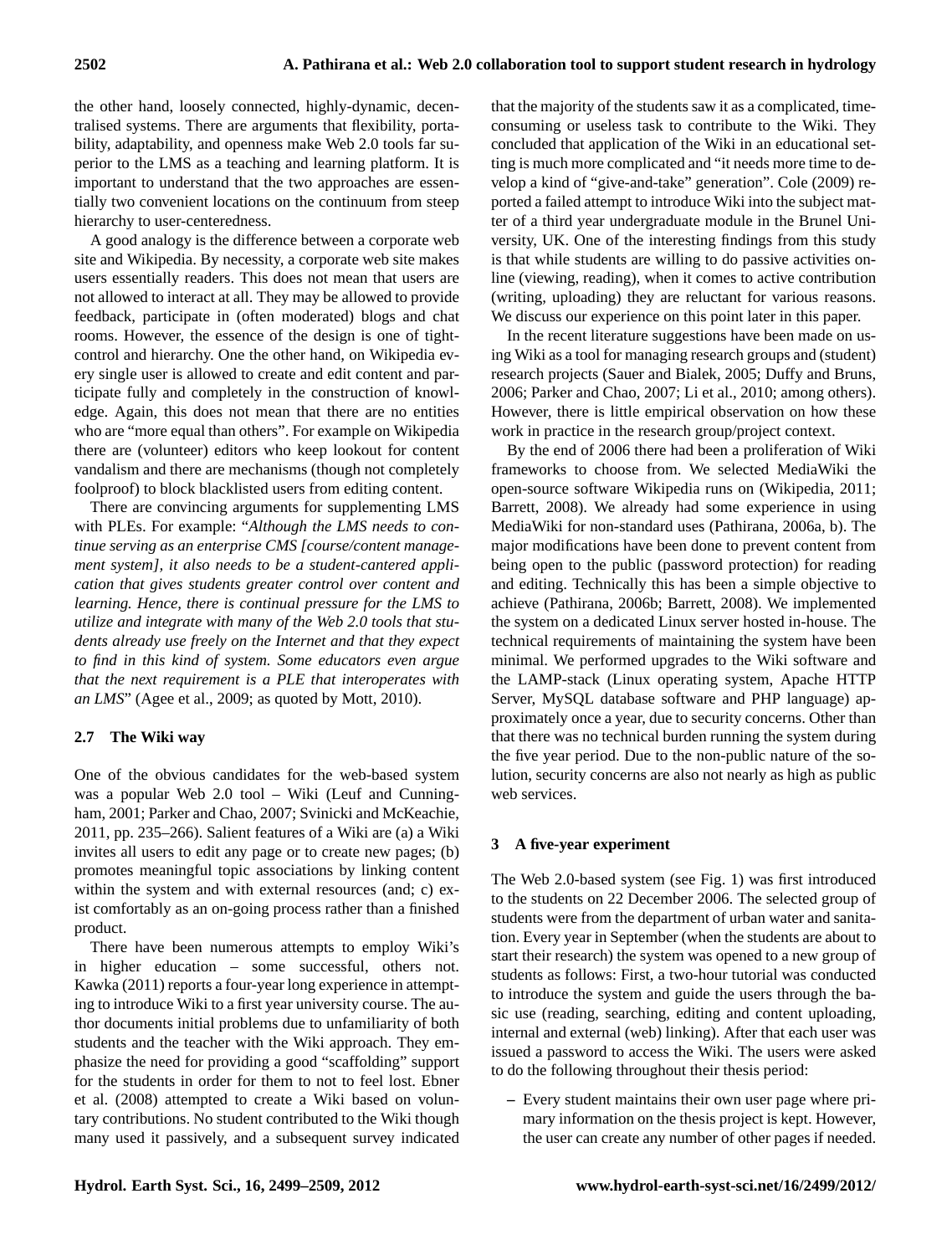

Fig. 1. The top portion of a user page (A Student from 2007–2008  $\mathbf{F} \cdot \mathbf{F} \cdot \mathbf{F}$ group).

- product. Students have been encouraged to create content that describes `products' that are not yet complete (e.g. Ideas that needs further thinking, Models with problems running, **–** Before each meeting with the supervisor, each student should either write down or upload the material for the discussion (e.g. a computer model for review, a summary of a research article read or a description of a case-study). After meetings students were encouraged to write a summary of the meeting.
- 10 **–** Whenever students make presentations, they upload the slides to the Wiki.
- **–** Access other students' pages for reference material and comment on them.
- **–** Resources like model configurations, computer programs, data, etc. are kept uploaded in the system.

## **3.1 A process more than the product**

We emphasized the importance of seeing the Wiki as a process rather than as an end product. Students have been encouraged to create content that describes "products" that are not yet complete (e.g. Ideas that need further thinking, Models with problems running, computer programs needing more improvement, draft versions of presentations). This was a difficult habit to cultivate and needed frequent reminders. For example it had been common for students during their first few months to resist uploading a presentation because "it is yet to be shown to the supervisor".

## **3.2 Linking knowledge**

One of the distinct advantages of using a Wiki is the ease with which related information could be linked. External links can be created to various WWW resources. Internal links can be made to other pages or specific locations of those pages. We employ internal links for three main purposes: (a) linking to "authoritative sources" (e.g. a tutorial created by a user and peer reviewed); (b) linking to past work (e.g. a related thesis project done in a previous year); and (c) organizing information in "meta-pages" (e.g. a page listing all the projects of year 2008).

## **3.3 A supporting environment**

and discussed the problems. All students were encouraged to A mere technical framework would not have achieved our objective-principles of healthy competition and teamwork, leading to effective learning (Smith 2008, p. 58; Kingston et al., 2012). The planned regular educational activities revolved around the Wiki and reinforced these principles. On average at biweekly frequency, group meetings have been organized where all students presented their research progress think about their colleagues' problems and suggest possible solutions. In almost every meeting one or two students were invited to make longer (15–20 min) presentations on their research achievements. All these meetings were organized in a very informal setting, more like platforms for "thinking out loud" and exchanging ideas than to deliver formal presentations. More often students presented problems and issues than solutions and invited peers to suggest solutions.

Most of the students in these groups were involved in mathematical modelling of urban hydrological/hydraulic problems. Many of the highly-recurrent issues were of a technical nature: (a) issues to do with computer programming; and (b) advanced use of modelling software. Since 2007, an annual four-day seminar on advanced computer programming (known as "programming boot camp") has been conducted. The entire learning resource (a self-study tutorial of around 90 pages and numerous case-studies) of this activity had been developed on the Wiki system with the collaboration of students. Every year we solicited the contribution of the students to enlarge and improve this material.

There have been many technical issues related to modelling that were common for many research projects (one typical example being how to programmatically link an urban hydrological model to an optimization algorithm and a simple financial model). In these situations we reaped maximum benefits of having a Wiki system. Typically a teacher helps a student to solve this problem. Then we invite the student to author an article on the Wiki on how to solve the particular problem. The future students were simply guided to the article and were asked to improve it as they solved their own (related) problem.

On many occasions a number of master's research projects are being planned in sequence: a thesis completed in a given year may feed in as the starting point of a thesis in the next year. As an example: the first thesis focuses on the development of a coupled 1-D/2-D hydraulic model suitable for modelling urban flood inundation problems. In the second year a student would use the model to couple it with an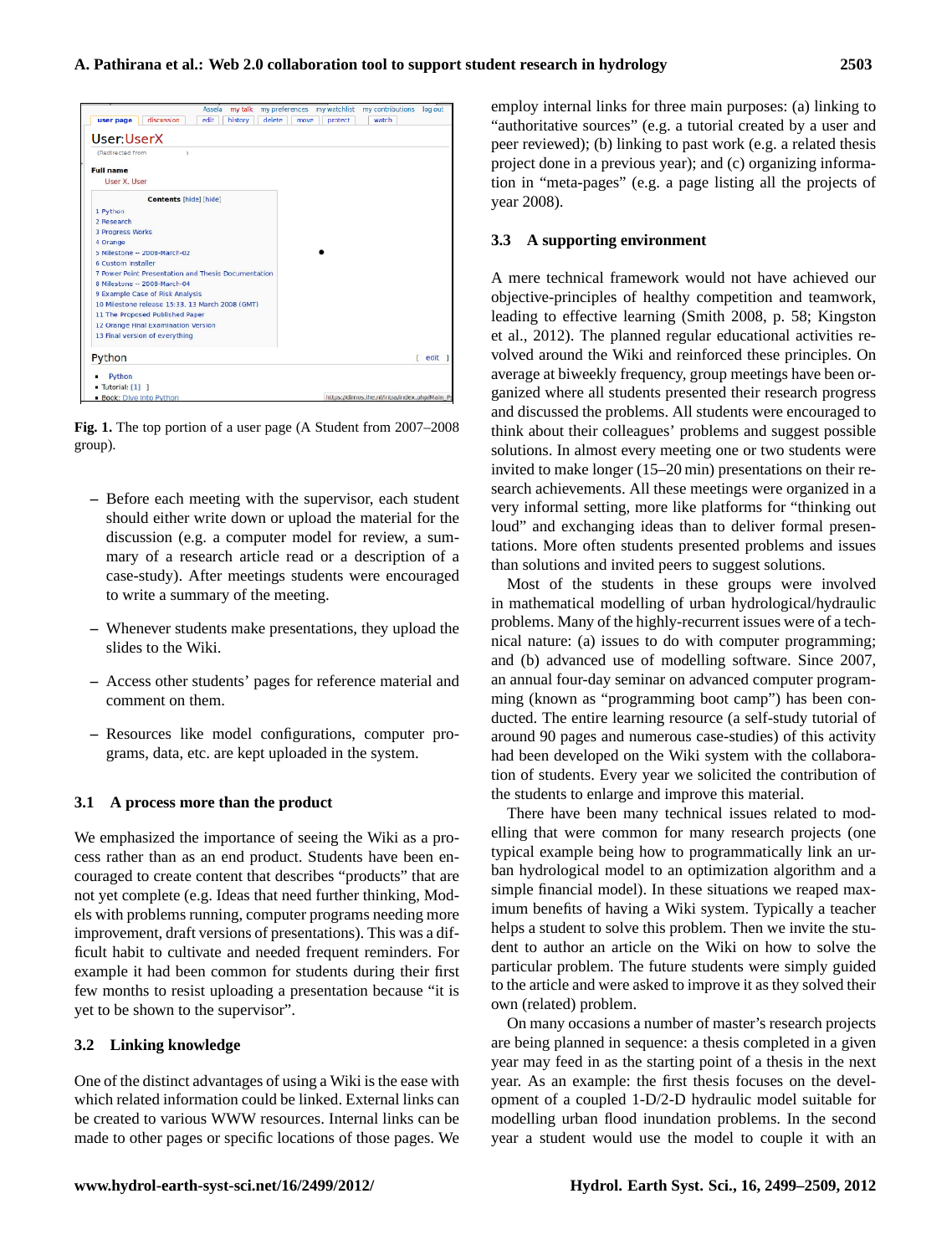optimization algorithm to solve a risk-based urban drainage design problem. The Wiki provided a natural framework of continuity for such situations. The second student would start off by linking the resources from the predecessor to their own page, reviewing them and understanding how they work (all these steps are recorded on the Wiki).

The membership of a user is not revoked after the user leaves the institute. Many graduates continue to access the Wiki as a resource to refer to their own research work and to those of the colleagues, which may help solve some current problem.

There are no restrictions on what a user can do inside the Wiki. Everyone can edit any page, add new pages or alter any material. The system is based on trust – everyone respecting the guidelines. However, everything that is being done on the system has been recorded, so that if a mistake happens (e.g. deleting a page, uploading the wrong document) it is extremely easy for others to correct it. We follow the operating principles of Wikipedia. While this may sound like a risky policy, it becomes a manageable one due to two reasons: the robust version control system in MediaWiki provides the means for any user to see and restore any version of a document that is online. For example if student A uploads their thesis and student B "overwrites" that by uploading some unrelated document, any user of the system can "recover" the old document just by a few mouse clicks. During the reported five year period, not a single incident of vandalism happened. There were several unintended incidents of overwriting documents, but they were immediately corrected by a user.

#### **3.4 The growth of the system**

We have collected statistics on the use and growth of the Wiki over the five year period (2006–2011). Every year around ten to fifteen students are being added to the system (see the Supplement), currently we have 89 accounts, including the teaching staff involved. There has been almost a linear growth of content (see the Supplement) over the period resulting in around 2500 different pages as of November 2011. As shown in Fig. 2, the user activity shows a bimodal annual pattern, which can be explained with the nature of the progress of a typical thesis project. The first peak (September–October) signifies the starting period of the thesis where students prepare a proposal, do a literature survey (they upload all their literature to the Wiki) and defend the proposals. The second peak (January–March) is the period when many students obtain significant results (which they upload to and discuss in the Wiki), write the bulk of the thesis (again, they keep all the work in progress as well as the final copy on the Wiki) and prepare for the defence. Currently the system achieves around 2800 files in total size about 24 GB of data (see the Supplement).





**Fig. 2.** Monthly breakdown of new pages and edits (top). Activity report for a single user (A student from the group 2008–2009) (bottom).

#### **3.5 Evidence for cross referencing**

One of the important goals of the Wiki system is to encourage subsequent users to refer to already completed work. In order to demonstrate this use of the system, we present the cases of two students:

Student A did research from September 2008 to April 2009, on "Optimal Planning of a Water Distribution Network for the Developing World using Criticality Theory", using a case study from *Minneriya* town, Sri Lanka. Large amounts of data from the study site, which included, hydraulic properties of the water distribution system and material and other asset data (including failure information) of the network assets, were collected by the student. A new calculation algorithm for improved simulation of drinking water networks under sub-optimal operating conditions was developed. Later, a number of students based their thesis work on these two sources, namely, the data and the new algorithm.

Student B developed a Multi-Objective optimization framework for her research entitled "Development and Application of Urban Flood Risk Management Decision Support Tool using Multi-Objective Optimization", by integrating a 1-D dynamic flood simulation model with an efficient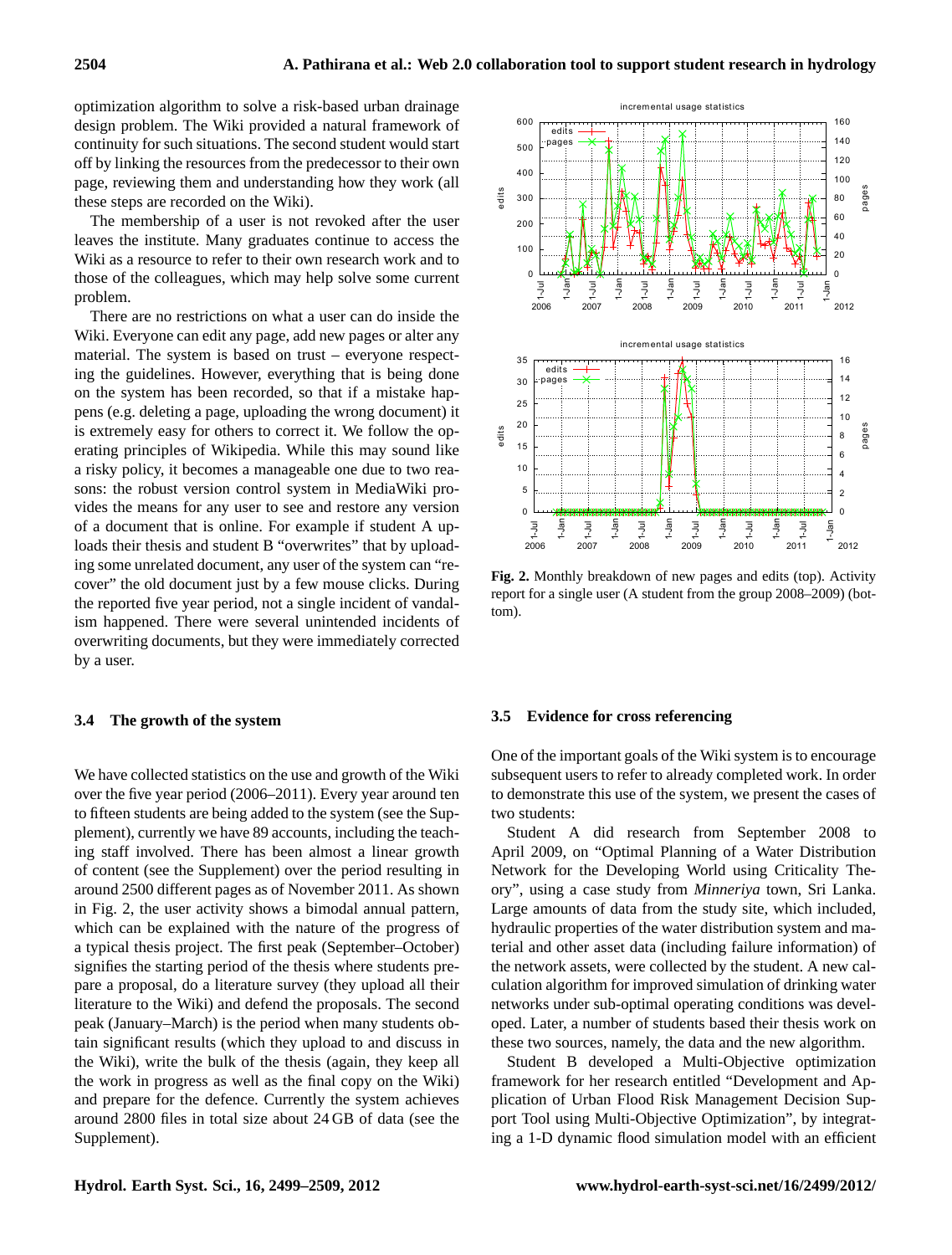multi-objective optimization algorithm (October 2008 to April 2008). Several students subsequently utilized her framework as the basis for their own flood related optimization work.

Figure 3 shows the number of page and file downloads from those two user's pages in the period March 2010 to January 2012. This figure shows one of the important aspects of the system, namely, how students use their predecessors' findings as the basis for their own construction of knowledge.

#### **4 Emergent uses of the Wiki**

The primary and intended use of the Wiki system has been to serve as a platform of academic information construction and sharing. The system increased the efficiency of both the students and the faculty involved in the supervision. At the same time, some atypical uses of the system also emerged over the years.

#### **4.1 A medium of backup**

Keeping regular backups of work in progress has been an important task, often forgotten by computer users. From the beginning it has been observed that some students started using the Wiki system as a convenient place to keep a backup copy of their work in progress. Later this was actively encouraged and some barriers for such use (e.g. limit of maximum upload size) have been removed. One of the salient features of the practice being the fact that making backups became a part of regular work and communication with their peers (e.g. uploading a draft of the thesis serves the dual purpose of sharing it with your group for comments as well as its safe-keeping). Recognizing the importance of this role, we started making off-site automated backups of the entire Wiki, making it one of the safest places in the institute to store information.

#### **4.2 A permanent archive**

Every student has been asked to keep a digital copy of their draft-thesis and the full set of working data and techniques on the Wiki during the entire period of finalizing their work. Without any extra effort, the final snapshot of these materials is being left on the system when the student leaves the institute. Very soon the Wiki became the primary source for the supervisors involved and subsequent students to find reports and material on past studies.

# **4.3 A mobile storage**

Many users started using the system as a mobile storage. When they move between computers (e.g. at the campus and at home) and visits overseas on field data collection missions, the Wiki helped them to seamlessly access the latest version of their work in progress. Graduate students routinely use the Wiki to access information for later use. Past users



**Fig. 3.** Downloads of material from pages of Student A and Student B (2008–2009) the period March 2010 to December 2011, by other students.

commented that they have utilized this function of the system when they travel and when they are in need of access to past work to discuss with a stakeholder or a fellow researcher.

#### **5 Impressions of the students and educators**

#### **5.1 Students' impressions**

In the fourth year since the opening the Wiki (year 2010), we sent a questionnaire on the process of master's degree supervision to the group of five students graduated in the year 2008–2009. This questionnaire included the following question regarding the Wiki system: "We used a Wiki system for storing information and communications within the group. Did this help you? Was it a distraction? Give your views". Overall the students' comments on the Wiki were positive (see the Supplement). One respondent said "I believe that Wiki system made the learning and research processes very simple. It contains most important software tools, module/course work materials and reference publications and works done by the students and staff members. This allowed us to exchange thoughts and materials efficiently. It also kept us on track with what has been done by the other members. In addition it encourages the spirit of team research work. Simple ideas are sometimes the most difficult thing that hold-up the progress on the research work. However, the WIKI system gave us the opportunity to know with whom to discuss whenever we face any challenges during our work".

While this feedback has not been a part of a scientific survey, it gave us the indication that the users were satisfied with the Wiki system and continue to recommend it after they have finished their studies at UNESCO-IHE.

#### **5.2 Educators' impressions**

Feedback from graduated students indicated that they liked the employment of Wiki in the thesis research phase. However, it was very rare that the students liked to use the Wiki system from the beginning. In fact, in every year most of the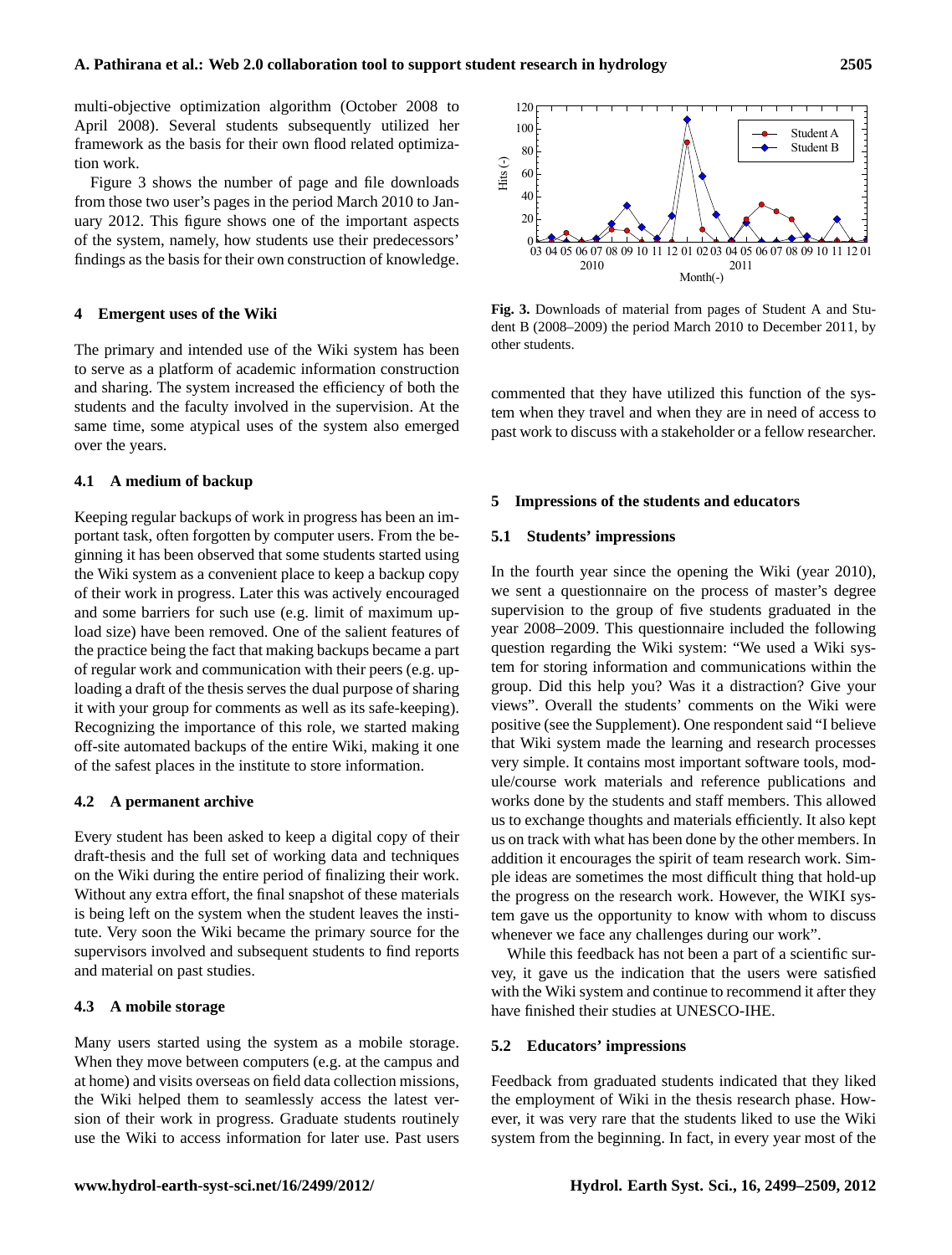students appear to start using the Wiki due to persuasion (before the first peak) of the supervisors. Techniques described in Sect. 3 have been commonly employed to get the students to use the system gradually in spite of the natural resistance shown by many to try an unfamiliar approach. Almost all students have read articles on Wikipedia – but most were just "readers" and did not comprehend how it worked as a social medium of knowledge construction. While the initial training sessions (Sect. 3) have been helpful to get the students started on usage, few were convinced of its utility until they tried it for a month or so. The second peak (February–March) occurred without encouragement from the supervisor; by this time the students have become used to the system and have realized some of its benefits by experience.

Another important aspect of the Wiki system was that it demanded negligible time-involvement from the supervisors, beyond the normal supervision activities. In fact, some features (e.g. immediate availability of the latest results of a student) worked to save time and increase overall efficiency. It also encouraged peer to peer learning which enabled wider problem solving and dialogue rather than approaching the mentor immediately in case of doubts and apprehensions.

#### **6 Discussion**

Over the last five years a specialized Wiki has been employed to manage the process of thesis research in water. This has been a good point in time to look back and take stock of the experiences and share the findings with other hydrology educators.

Embarked upon as an open-ended experiment in 2006, we are now convinced of the possibility of employing modern ICT tools, like Web 2.0, in water education. However, we did not make the a-priori assumption that our students are from the fabled "Net-generation" and that the use of Web 2.0 tools (Wiki in the present case) is a necessary response to fill a generational gap between educators and students. Perhaps the demography of our students (mid-career professionals from water organizations of the developing world) prevented us from making that assumption. In this respect, one of the most important reasons why the proposed Web 2.0 based approach has been successful is that we never assumed that the students are well-versed in the art of the collaborative web. Rather, we strived to create an environment where the students gradually familiarised themselves with the system and the benefits of its use. This, in our view has been a key element for success in introducing innovation in education.

We introduced an open ended and largely egalitarian system. The system has not been driven by a few to be "used" by the rest. By nature, Wikis follow a participatory approach that has been leveraged in this specific application. Every user has been allowed to express their own style for content creation; moreover, the educators have never interfered with the way students created content.

The above experience confirms the place PLEs could play in addition to LMS in today's higher education. While, for some applications the vertically integrated nature of LMS is very much needed, we wish to point out that the flexibility that has been needed to allow the students to express themselves freely has often been lacking in typical LMS systems, unless they are supplemented by user-centric tools like Wikis. Managing thesis research in hydrology, the current case study is an example: We have been dealing with broad and diverse problems that need transdisciplinary scientific approaches to solve; the process of education should reflect this diversity in real-world and the tools employed should be flexible to support this. Based on our experience during this study, we stress the appropriateness of Web 2.0 (user-centric) techniques in this context.

Employment of ICT in water education is an important means to improve the overall educational experience. However, mere use of it does not necessarily make education a more effective and student-centred process. What matters more are the underlying principles of an educational environment. In this context technological innovation has been just one of many aids that helps to implement those principles. In the present case these were: (1) collaboration; (2) healthy competition; and (3) freedom of expression within a secure environment. We have deployed a specialized Wiki system as a tool to help achieve these objectives. At the same time, we have organized a number of related activities (e.g. frequent informal meetings, various tutorials for common problems) around the existence of the Wiki. It was this integrated environment that made the concept work, rather than just the technological approach taken.

The Wiki system encouraged the collaboration among students very effectively: The group of students very soon become a community where each person knows what others do – both scientific research and set of specific skills (e.g. use of a particular hydrological model) they are developing to achieve their objectives. First the group meetings introduce them to each others' worlds. But the presence of a current snapshot of everyone's work on the Wiki solidifies this understanding. Every year we observe the collaboration naturally arising within this context, with some help from the educators. For example, students had started asking for help from each other and discussing their problems on their own initiative.

#### **6.1 Beyond LMS**

What is the need to introduce Wikis in an educational environment which may already have a fully-fledged LMS system? We already have discussed some of the differences of Web 2.0 PLEs and LMS in Sect. 2.5 above. There are some distinct benefits of deploying Wiki-based PLEs in terms of knowledge construction that became apparent during this study. LMS systems are generally organized in a course based structure. While an LMS like Moodle is technically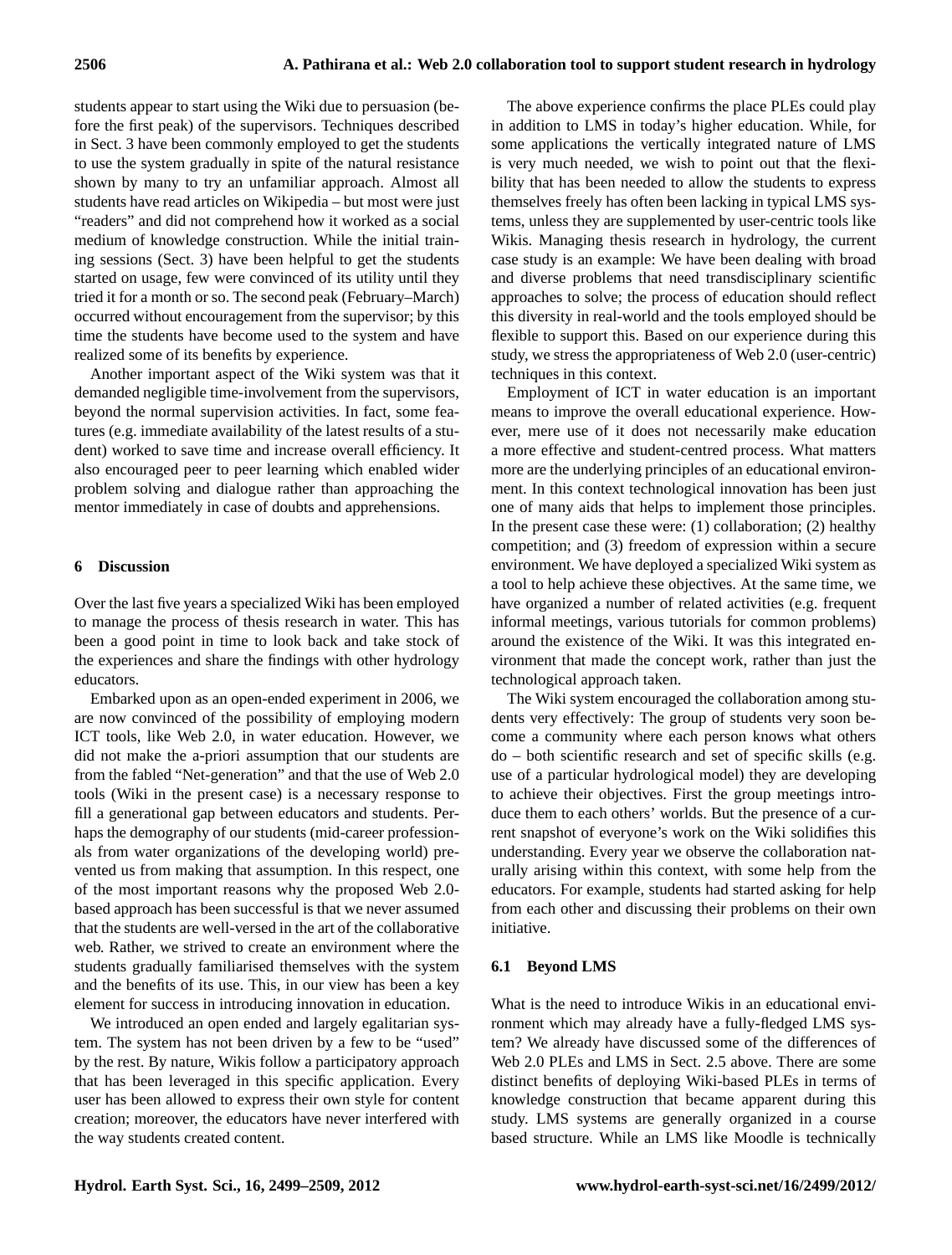capable of hosting Wikis, these are components of specific courses. However, via the use of both these systems during the last five years – Wiki for the purpose of thesis research, Moodle for classroom teaching – we are convinced that Wiki has several important advantages for the purposes described in this manuscript, which include:

- 1. Wiki promotes an egalitarian spirit everyone is equal within the system.
- 2. With features like automatic-version control and logging of all activity, Wikis are more robust to deploy in an unrestricted context.
- 3. Wiki facilities in LMS (e.g. Moodle) are components of a course. They are designed to be deployed over the duration of the course and to be archived upon conclusion of the course (so that the next duration of the course can be started afresh).

Clearly none of these "disadvantages" of LMS are impossible to overcome. However, this implies significant customization of the system and could lead to a larger administrative burden. On the other hand, Wikis are designed to provide these functionalities.

We fully agree that for classroom use and for distance education, LMS like Moodle are the appropriate tools. However, we argue that there are distinct advantages in using Wiki over LMS for supporting student research groups.

## **6.2 Social networking and Wiki**

Students and teaching staff alike use social networking tools like Google Docs (file sharing), Facebook (networking) and Twitter (messaging). An important advantage of using such off-the-shelf solutions is the low-entry barrier to the students as many of them are already familiar with such services. It is indeed possible to provide some of the (technical) facilities provided by the Wiki system using these tools, although there may not be a single tool that can provide all the important roles of the Wiki. However, bigger concerns include the (perceived and real) issues to do with privacy, difficulty in providing a coherent access control and the complete lack of integration. These issues are possible to overcome and there are already many studies on using social networks for education (e.g. Ozkan and McKenzie, 2008; Roblyer et al., 2010).

## **6.3 Limitations and generalizations**

Our application of the Wiki system was done in a very specific context: While the research problems have been diverse, most of the students were using modelling tools in their work. There have been several modelling tools (e.g. hydrological models, network-hydraulic models) and other techniques (e.g. Evolutionary algorithms for optimization) that have been commonly used by many students. This context made the system more effective – for example in terms of collaboration among students. A question that arises is whether this approach can be used outside this specific context.

In our opinion another area that can benefit from this work is research groups focused on laboratory experiment based research. Whether it is hydraulic/hydrological lab work or water technology experiments, there are a number of skills the students need to develop while engaged in lab work. While the research themes change, many of these skills change much more slowly making it quite useful to record past experiences for the benefit of the future users.

Our (limited) experience in using this system for casestudy based research, where the student travels to a remote location to conduct field work, did not produce encouraging results. There have been situations where slow internet connections were inadequate to use the system effectively. However, even in cases where the latter has not been an issue, we have noticed that the students' use of the system is often not sustained throughout a period of long absence from the group. We attribute this behaviour to the importance of other ingredients and a total integrated environment (e.g. frequent meetings where students meet each other face to face).

Can this approach be applied to a group of any size? While we do not have information to conclusively state, it is our opinion that the system works only as long as the group is small enough for the members to know each other personally (maximum 10–15?). This is quite suitable to manage a typical "research group" in hydrology with one or two scientists and a number of graduate students. The best way to deploy such a system for a typical educational department is to organize a series of clustered, but completely independent sets of wikis – one for each group.

From a technical point of view, apart from MediaWiki, there are many comparable Wiki systems that can be used for this type of application. In fact, some of them could be more suitable for "private" Wiki systems like the one presented. For example DokuWiki or PmWiki provides the access-control mechanisms (allowing only password-based access) by default.

# **7 Conclusions**

In this paper we have presented a five-year case-study of using Web 2.0 technology (Wiki) in the context of thesis research management in hydrology. Properly supplemented with suitable supporting activities, this approach can provide a framework that fosters collaboration, healthy competition and unrestricted thinking and expression – elements that are essential for work solving substantial water problems – in the students. We conclude the following:

1. Employment of Wikis is an excellent way of building research groups in thesis research in hydrology.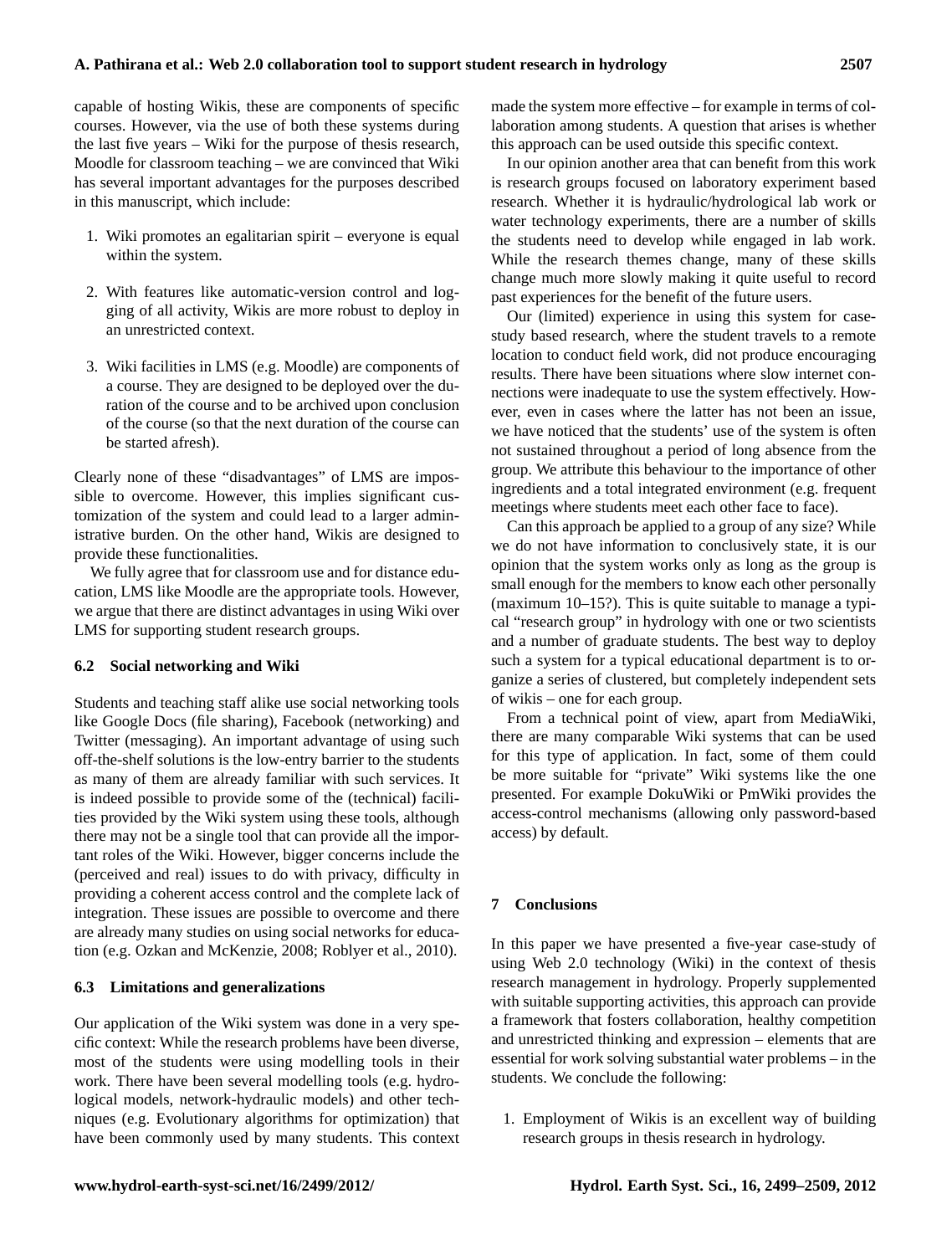- 2. The deployment of new technology is but one ingredient to establish an effective learning environment. An integrated environment of activities geared towards this objective, that feed and nourish each other is needed to effectively strive for this goal.
- 3. PLEs have an important place in hydrology education in managing graduate research.

# **Supplementary material related to this article is available online at: [http://www.hydrol-earth-syst-sci.net/](http://www.hydrol-earth-syst-sci.net/16/2499/2012/hess-16-2499-2012-supplement.zip) [16/2499/2012/hess-16-2499-2012-supplement.zip.](http://www.hydrol-earth-syst-sci.net/16/2499/2012/hess-16-2499-2012-supplement.zip)**

*Acknowledgements.* We acknowledge Corrie de Haan and Richard Ashley who read the draft versions of the manuscript and contributed with a number of improvements. We thank all the students and staff members who participated in this experiment. The comments of the two reviewers and the handling editor helped us to improve this paper.

Edited by: S. Uhlenbrook

## **References**

- Acker, S., Hill, T., and Black, E.: Thesis supervision in the social sciences: Managed or negotiated?, Springer Netherlands, High. Educ., 28, 483–498, [doi:10.1007/BF01383939,](http://dx.doi.org/10.1007/BF01383939) 1994.
- Agee, A. S., Yang, C., and the 2009 EDUCAUSE Current Issues Committee: "Top-Ten IT Issues, 2009", (July/August 2009), ED-UCAUSE Review, 44, 44–59, 2009.
- Aspland, T., Edwards, H., O'Leary, J., and Ryan, Y.: Tracking New Directions in the Evaluation of Postgraduate Supervision, Springer Netherlands, Innovative Higher Education, 24, 127– 147, [doi:10.1023/B:IHIE.0000008150.75564.b3,](http://dx.doi.org/10.1023/B:IHIE.0000008150.75564.b3) 1999.
- Barrett, D.: MediaWiki, O'Reilly Media, 1st Edn., 384 pp., available at: [http://www.amazon.com/](http://www.amazon.com/Mediawiki-Wikipedia-Beyond-Daniel-Barrett/dp/0596519796) [Mediawiki-Wikipedia-Beyond-Daniel-Barrett/dp/0596519796,](http://www.amazon.com/Mediawiki-Wikipedia-Beyond-Daniel-Barrett/dp/0596519796) 2008.
- Bayne, S. and Ross, J.: The "digital native" and "digital immigrant": a dangerous opposition. Annual Conference of the Society for Research into Higher Education (SRHE) December, available at: [http://www.malts.ed.ac.uk/staff/sian/natives](http://www.malts.ed.ac.uk/staff/sian/natives_final.pdf) final.pdf (last access: 6 August 2012), 2007.
- Bennett, S., Maton, K., and Kervin, L.: The "digital natives" debate: A critical review of the evidence, Brit. J. Educ. Technol., 39, 775–786, [doi:10.1111/j.1467-8535.2007.00793.x,](http://dx.doi.org/10.1111/j.1467-8535.2007.00793.x) 2008.
- Biggs, J. and Tang, C.: Teaching for Quality Learning at University (Society for Research Into Higher Education) Open University Press, 360 pp., 2007.
- Birkinshaw, J. and Crainer, S.: Game on: Theory Y meets Generation Y, Wiley Online Library, Business Strategy Review, 19, 4– 10, 2008.
- Cochrane, T. and Bateman, R.: Smartphones give you wings: pedagogical affordances of mobile Web 2.0, Australasian Society for Computers in Learning in Tertiary Education, Australas. J.

Educ. Tec., 26, 1–14, available at: [http://shura.shu.ac.uk/3541/1/](http://shura.shu.ac.uk/3541/1/editorial26-1.pdf) [editorial26-1.pdf,](http://shura.shu.ac.uk/3541/1/editorial26-1.pdf) 2010.

- Cole, M.: Using Wiki technology to support student engagement: Lessons from the trenches, Comput. Educ., 52, 141–146, 2009.
- Conole, G.: New Schemas for mapping pedagogies and technologies, Ariadne, available at: [http://www.ariadne.ac.uk/issue56/](http://www.ariadne.ac.uk/issue56/conole/) [conole/](http://www.ariadne.ac.uk/issue56/conole/) (last access: 1 June 2012), 2008.
- Conole, G. and Alevizou, P.: A literature review of the use of Web 2.0 tools in Higher Education Table of Contents, Methodology, Walton Hall Milton Keynes, available at: [http://oro.open.ac.uk/](http://oro.open.ac.uk/23154/) [23154/](http://oro.open.ac.uk/23154/) (last access: 6 August 2012), 2010.
- Dawson, J.: Honouring Diversity through Constructivist Group-Building, Procedia – Social and Behavioral Sciences, 7, 210– 218, [doi:10.1016/j.sbspro.2010.10.030,](http://dx.doi.org/10.1016/j.sbspro.2010.10.030) 2010.
- Duffy, P. and Bruns, A.: A conversation of possibilities, World Wide Web Internet And Web Information Systems, 31–38, 2006.
- Ebner, M., Kickmeier-Rust, M., and Holzinger, A.: Utilizing Wiki-Systems in higher education classes: a chance for universal access?, Universal Access in the Information Society, 7, 199–207, [doi:10.1007/s10209-008-0115-2,](http://dx.doi.org/10.1007/s10209-008-0115-2) 2008.
- Fiedler, S. and Väljataga, T.: Personal learning environments: concept or technology?, International Journal of Virtual and Personal Learning Environments, 2, 11 pp., [doi:10.4018/jvple.2011100101,](http://dx.doi.org/10.4018/jvple.2011100101) 2011.
- JISC: Student expectations study, Key findings from online research and discussion evenings held in June 2007 for the Joint Information Systems Committee, Study Conducted by Ipsus MORI, 2007.
- Jury, W. A. and Vaux, H.: The role of science in solving the world's emerging water problems, P. Natl. Acad. Sci. USA, 102, 15715– 15720, [doi:10.1073/pnas.0506467102,](http://dx.doi.org/10.1073/pnas.0506467102) 2005.
- Kawka, M.: Wrestling and Wrangling with a Worrisome Wiki?: An Account of Pedagogical Change in the use of a Web 2.0 technology in a First Year Education Course, Studies in Learning, Evaluation, Innovation and Development, 8, 38–48, 2011.
- Kim, J. Y., Gudewicz, T. M., Dighe, A. S., and Gilbertson, J. R.: The pathology informatics curriculum Wiki: Harnessing the power of user-generated content, Medknow Publications and Media Pvt. Ltd., Journal of Pathology Informatics, 1, 10, [doi:10.4103/2153-](http://dx.doi.org/10.4103/2153-3539.65428) [3539.65428,](http://dx.doi.org/10.4103/2153-3539.65428) 2010.
- Kingston, D. G., Eastwood, W. J., Jones, P. I., Johnson, R., Marshall, S., and Hannah, D. M.: Experiences of using mobile technologies and virtual field tours in Physical Geography: implications for hydrology education, Hydrol. Earth Syst. Sci., 16, 1281–1286, [doi:10.5194/hess-16-1281-2012,](http://dx.doi.org/10.5194/hess-16-1281-2012) 2012.
- Laningham, S.: developerWorks Interviews: Tim Berners-Lee, available at: [http://www.ibm.com/developerworks/podcast/dwi/](http://www.ibm.com/developerworks/podcast/dwi/cm-int082206txt.html) [cm-int082206txt.html](http://www.ibm.com/developerworks/podcast/dwi/cm-int082206txt.html) (last access: August 2012), 2006.
- Leuf, B. and Cunningham, W.: The Wiki way: quick collaboration on the Web, 464 pp., Addison-Wesley Professional, 2001.
- Li, N., Ullrich, C., Helou, S. E., and Gillet, D.: Using social software for teamwork and collaborative project management in higher education, Lect. Notes Comput. Sc., 161–170, 2010.
- Lin, B. and Hsieh, C.: Web-based teaching and learner control: a research review, Comput. Educ., 37, 377–386, [doi:10.1016/S0360-](http://dx.doi.org/10.1016/S0360-1315(01)00060-4) [1315\(01\)00060-4,](http://dx.doi.org/10.1016/S0360-1315(01)00060-4) 2001.
- Luo, L.: Web 2.0 Integration in Information Literacy Instruction: An Overview, J. Acad. Libr., 36, 32–40, [doi:10.1016/j.acalib.2009.11.004,](http://dx.doi.org/10.1016/j.acalib.2009.11.004) 2010.